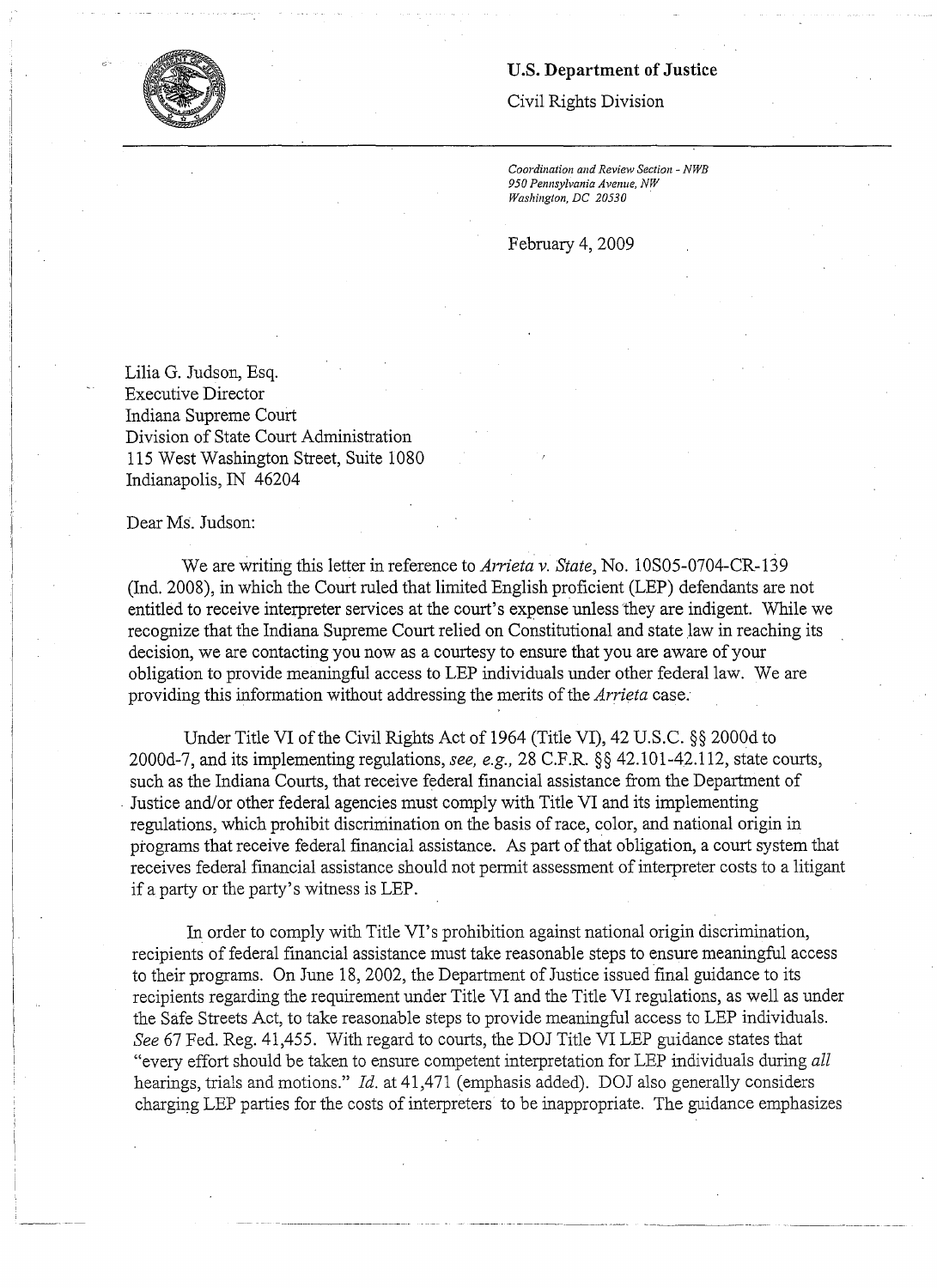the need for courts to provide language services free of charge: "[w ]hen oral language services are necessary, recipients should generally offer competent interpreter services free of cost to the LEP person." *Id.* at 41,462. These principles apply to civil as well as criminal proceedings, regardless of state laws to the contrary. However, they are particularly compelling in the context of a felony criminal case against an LEP defendant. Court systems that charge interpreter costs to LEP persons impose an impermissible surcharge on litigants based on their English language proficiency.

We do understand that resources are a concern across every court system. However, the U.S. Supreme Court articulated the need for recipients of federal funds to provide meaningful access to LEP persons thirty-five years ago in *Lau v. Nichols,* 414 U.S. 563 (1974). In 2002, DOJ issued its LEP Guidance, reiterating the requirement that recipients of federal funds make their programs accessible to LEP individuals. With the passage of time, the need to show progress in providing all LEP persons with meaningful access is amplified.

Examples of Title VI compliance can be found in state courts that are providing interpretation free of cost to all LEP persons encountering the system (including parents of non-LEP minors), whether it be in a criminal or civil setting, and in important interactions with court personnel, as well as providing translations of vital documents and signage. Attached for your information is a recent Memorandum of Agreement between the Department and the Maine Judicial System, which issued an order ensuring that interpreters will be provided at court cost to all LEP witnesses and parties in all court proceedings.

The Department of Justice conducts administrative investigations and also provides technical assistance to court systems regarding the provision of meaningful access. We look forward to speaking with you about innovative approaches to providing quality language services for LEP individuals. Should you have any questions or need additional clarification, please feel free to call Attorney Linda Quash at (202) 514-4069, who is assigned to this matter ..

Sincerely,

 $M$ errey a. Friedlandi

Merrily A. Friedlander Chief Coordination and Review Section Civil Rights Division

Enclosure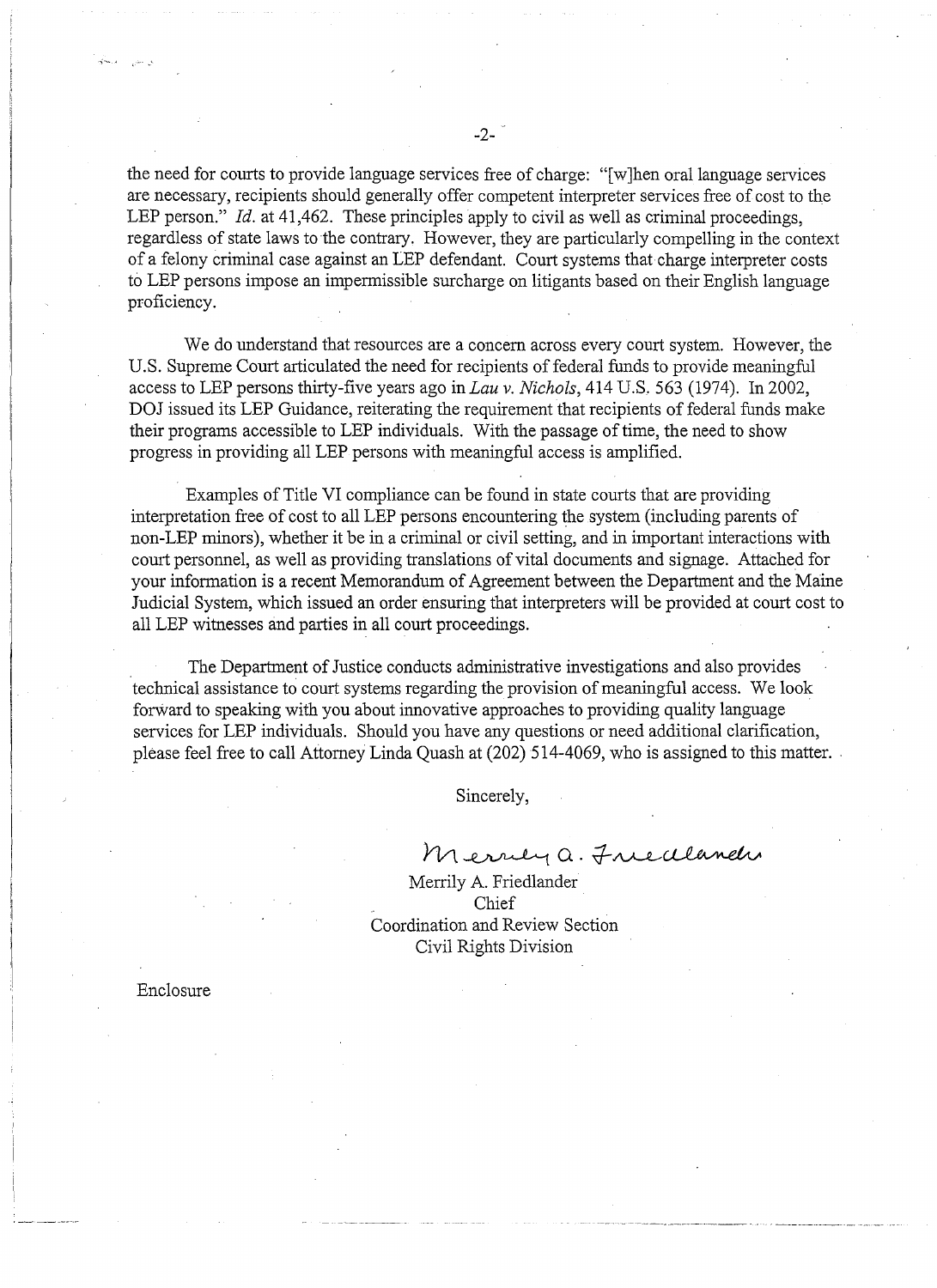## **MEMORANDUM OF UNDERSTANDING** .

#### **BETWEEN**

#### **THE UNITED STATES OF AMERICA**

#### **AND**

# **THE STATE OF MAINE JUDICIAL BRANCH DEPARTMENT OF JUSTICE NUMBER 171-34-8**

## SUBJECT MATTER OF THE AGREEMENT

Entities receiving federal financial assistance from the Department of Justice must take reasonable steps to provide meaningful access to limited English proficient. (LEP) individuals under Title VI of the Civil Rights Act of 1964, as amended, 42 U.S.C. §2000d, et seq., (Title VI); the Omnibus Crime Control and Safe Streets Act, as amended, 42 U.S.C. §3789(c) (Safe Streets Act); and their respective implementing regulations, 28 C.F.R. §42.101, et seq., and §42.201, et seq. The United States Department of Justice (Department) Civil Rights Division has conducted an administrative review of the State of Maine Judicial Branch (Judicial Branch) in response to a complaint filed in March 2003 alleging that the Maine courts failed to provide interpreters and other language access services to LEP individuals. As partof its review, Departmental personnel conducted an on-site visit to Maine from· August 7 - 11, 2006. During the on-site, Departmental personnel visited Maine courts, observed various judicial proceedings, and met with members of the Judicial Branch . and various community organizations representing LEP individuals.

The Judicial Branch has voluntarily undertaken a number of steps designed to ensure meaningful access to the Courts. The Chief Justice of the Maine Supreme Judicial Court ("SJC") established the Limited English Proficiency Task Force ("LEPTF") in May of 2005. ln February of 2007, the Task Force made recommendations to the SJC with regard to development of a Limited English Proficiency Program and for the ·promulgation of rules, orders, statutes or policies relating to LEP. Effective October 11, 2006, the SJC promulgated Administrative Order JB-06-3, Guidelines for Determination of Eligibility for Court-Appointed Interpretation and Translation Services. Administrative Order JB-06-03 is available on the Judicial Branch's website on the internet.

This Administrative Order extends qualified interpretation, at the State's expense, to all LEP individuals who are parties or witnesses in any type of court case, parents of minors involved in juvenile actions, or court customers seeking information or other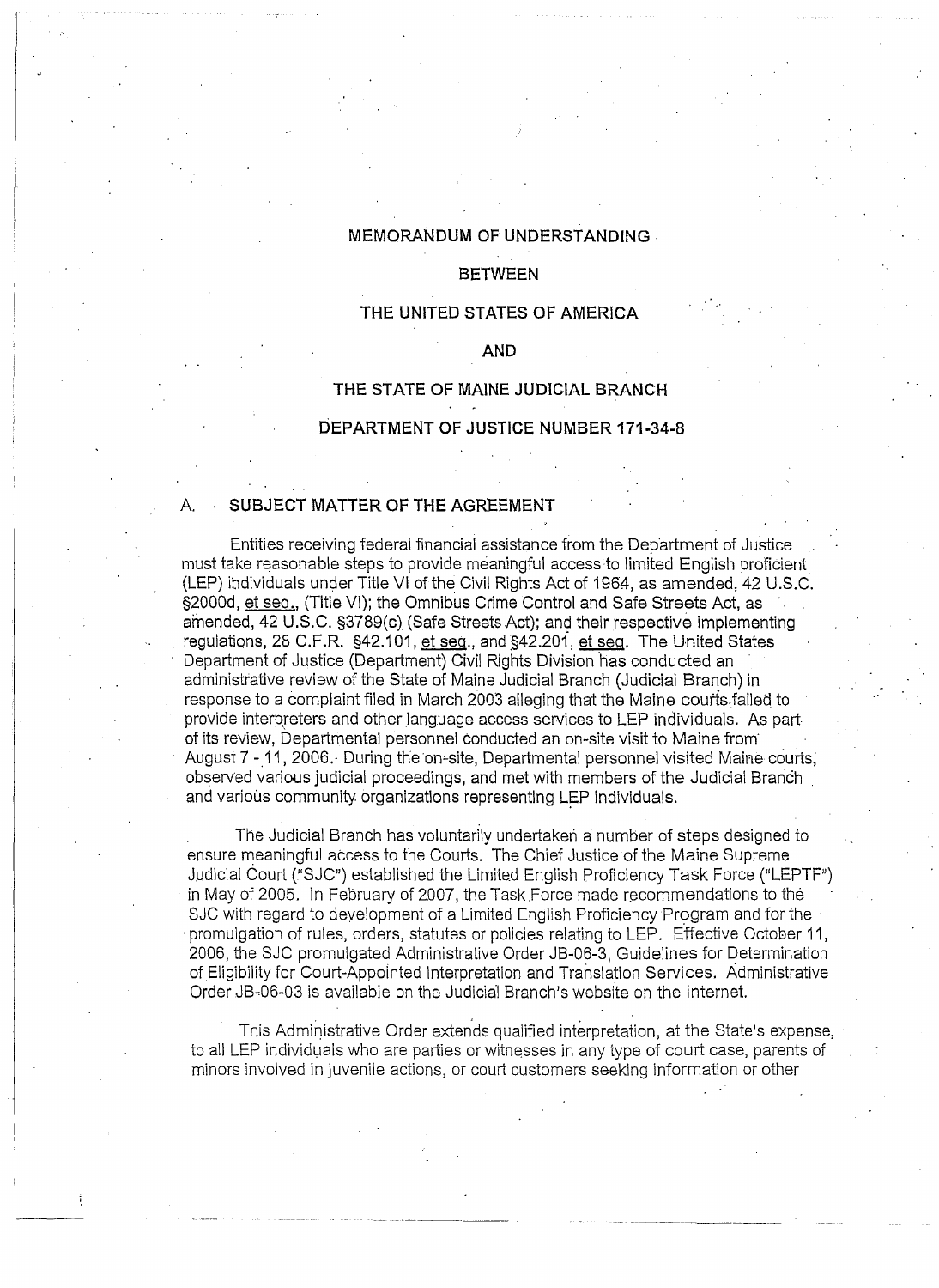assistance from court clerks. The SJC has also issued a Policy Concerning Standards of Professional Conduct' for Interpreters Providing Services in Judicial Proceedings, effective January 1, 2005. This policy is modeled on the National Center for State ·courts ("NCSC") LEP Consortium rnodel code of conduct for interpreters.

The SJC has also conducted the following training for interpreters: Advanced Training in Court Interpreting, November 3 and 10, 2004, and Introductory Workshop in Court lnterpreting, April 26 and 27, 2005. In addition the \$JC has assigned the Director of Court Services and Programs to administer LEP access within the Judicial Branch and to chair the LEPTF. The Judicial Branch has also translated a variety of forms into French, Spanish, Khmer, Vietnamese, Somali and Arabic, has made video arraignment tapes in French and Spanish, has posted language line charts at all clerk's· office counters and has implemented a pilot project LCD screen in the lobby of the Lewiston District Court which explains how LEP individuals can access language services and includes the following message in English, French, Somali and Spanish: "Do you need an interpreter? If you do then please tell the clerk's office that you require assistance and they will help you." Clerk staffs throughout the Judicial Branch have been trained on the requirement to provide LEP assistance when requested or when they identify a need for such assistance.

The subject of this Agreement covers implementing measures designed to enforce the Judicial Branch's Administrative Order JB-06-3, including, but not limited to, publication of procedures and instructions for all court personnel on providing access to . LEP individuals; maintenance of professional and assessment standards for interpreters and translators; publication and dissemination of translated Versions of vital court documents; forging contractual agreements with telephonic and other interpretation and translation services to provide LEP individuals meaningful access to courtroom proceedings, clerk counters, and other Judicial Branch resources; identification of inhouse bilingual employees who can assist in informal communications with LEP individuals; and development of periodic training for all court staff on LEP policies and procedures.

The parties to this·Agreement are the. United States of America and the Judicial Branch, In order to avoid the burdens and expenses of further investigation and possible litigation, the parties hereby agree as follows:

## B. **JURISDICTION**

The Department has determined that the Judicial Branch receives federal financial assistance from the Department of Justice. Therefore, the nondiscrimination provisions of Title VI and the Safe Streets Act apply. Together, these statutes and their implementing regulations, codified at 28 C.F.R. §42.101, et seq., and §42.201, et seq.,

繫 2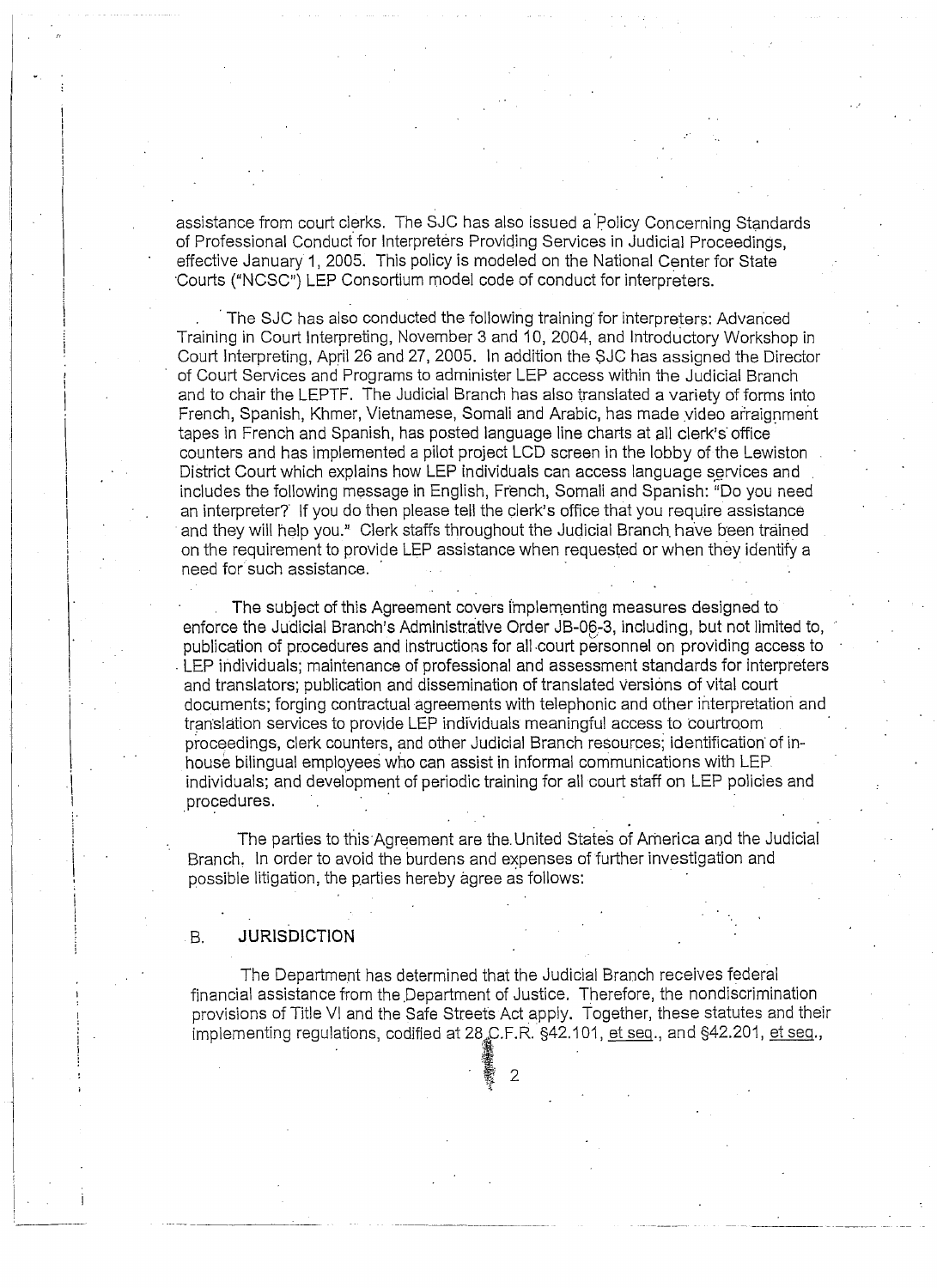prohibit discrimination on the basis of race, color, national origin, sex, and religion and provide jurisdiction for the Department to investigate the complainant's allegations.

The Department is authorized under 28 C.F.R. Part 42, Subpart C and Subpart D, to investigate the complaint in this matter to determine the Judicial Branch's compliance with Title VI and the Safe Streets Act, to issue findings, and, where appropriate, to negotiate and secure voluntary compliance. Furthermore, the Department is authorized under 28 C.F.R. §42.108 and 28 C.F.R. §42.210; to suspend or terminate financial assistance to the Judicial Branch provided by the Department should the Department fail to secure voluntary compliance pursuant to Subpart C or Subpart D, or to bring a civil suit to enforce the rights of the United States under applicable federal, state, or local-law.

#### C. **REMEDIAL ACTION**

 $\frac{1}{3}$ 

i. j .

1. The Judicial Branch acknowledges its obligation to comply with Title VI, the Safe Streets Act, and implementing regulations, and will provide meaningful access to all LEP parties and witnesses in all cases before the Maine courts, regardless of an  $\cdot$  LEP individual's national origin or limited ability to speak, read, write, or understand English.

2. The Judicial Branch acknowledges its obligation to take reasonable steps to ensure effective communication with and meaningful access for LEP persons in the language(s) in which they are proficient, by providing competent language services  $at$ the state's expense, in order to comply with Administrative Order JB-06-03, in the manner contemplated by the Department of Justice Final Guidance to Federal Financial · Assistance Recipients, 67 Fed. Reg. 41455-41472 (June 18, 2002) ("DOJ-Guidance").

3. In conjunction with the Department's review, the Judicial Branch has developed and implemented an Administrative Order extending qualified interpretation, at the State's expense, to all LEP individuals who are parties or witnesses in any type of court case, parents of minors involved in juvenile actions, or court customers seeking information or other assistance from court clerks.<sup>1</sup> The Judicial Branch agrees to comply with the terms of Administrative Order JB-06-03. The Department

It should be noted that, unlike the definition of limited English proficiency contained in the Department of Justice Final Guidance to Federal Financial Assistance Recipients, 67 Fed. Reg. 41455- 41472 (June 18, 2002), which defines persons with LEP as "those individuals who have a limited ability to<br>read, write, speak or understand English," based on principles of national origin discrimination, the Maine Judiciary definition of persons with LEP also includes individuals who are deaf or hard of hearing.<br>Accordingly, the Department does not consider the Administrative Order provisions relating to deaf or<br>hard of hearing indi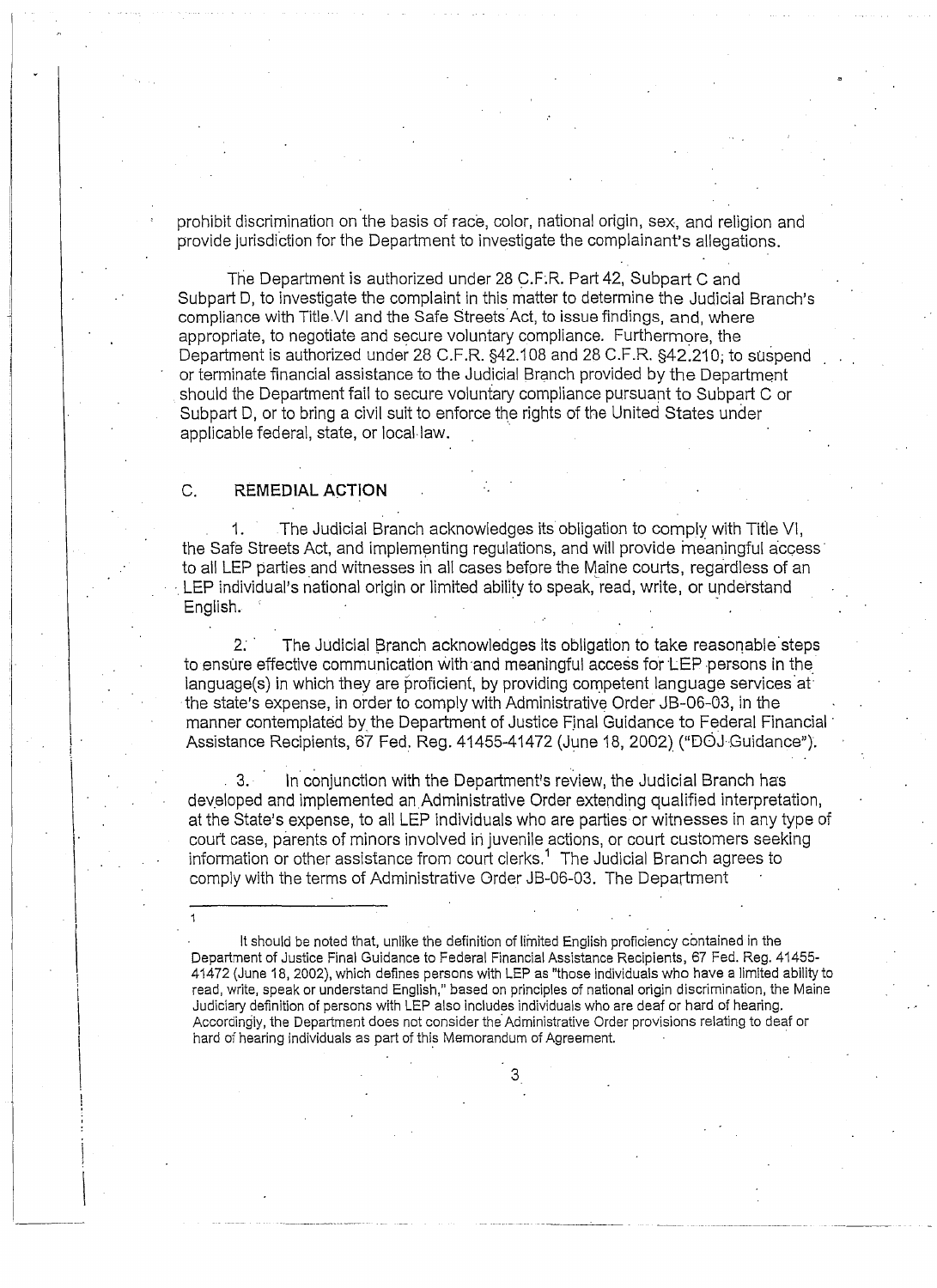acknowledges that the Judicial Branch has posted Administrative Order JB-06-03 on the Judicial Branch's iriternet home page and has distributed Administrative Order JB-06-03 to all Judicial Branch employees.

4. Within 180 days of the effective date of this Agreement, the Judicial Branch will draft, finalize, and distribute instructions and procedures to all court personnel on implementation of the Administrative Order. Such: instructions and ,procedures will be developed using-NCSC models and will provide detailed guidance to judges, clerks, marshals, and others charged with implementation of the Administrative Order. In addition, the instructions and procedures referenced herein will include specific information for judges on how to identify LEP witnesses and parties appearing before them.

5. The Judicial Branch has developed and implemented professional ethics and language proficiency qualification standards for interpreters, and will require interpreters to comply with these standards. In conjunction with this effort, within 120 days, the Judicial Branch will develop an interpreter application form using the NCSC certification and registration process as a quide.

.6. \_Within 270 days of the effective date of this Agreement, the Judicial . Branch will develop and distribute to all employees a list of interpreters who meet the qualification standards referenced in paragraph 5 above, as well as contact information for professional telephonic interpretation service providers, to include companies and qualified individuals who do telephonic as well as in-person interpreting.

7. Within 120 days of the effective date of this Agreement; consistent with. the provisions of any applicable collective bargaining agreement and any applicable guidance from NCSC, the Judicial Branch will develop an in-house mechanism for identifying qualified bilingual court employees who can assist LEP individuals with informal communications and distribute a list of such individuals and their contact information to all court employees.

8. Within 180 days of the effective date of this Agreement, the Judicial Branch will develop and distribute to all employees a set of procedures to be utilized in the identification of LEP persons seeking to access court services inside and outside of the courtroom to include the use of language identification cards (or "I speak" cards), -which invite LEP persons to identify their language needs to the Judicial Branch staff, and will post notices in commonly encountered languages notifying LEP persons of language assistance to encourage them to self-identify.

9. The Director of Court Services or other administrator as assigned by the State Court Administrator is responsible for identifying qualified translators. The Judicial Branch has identified .an initial set of vital documents and has translated them into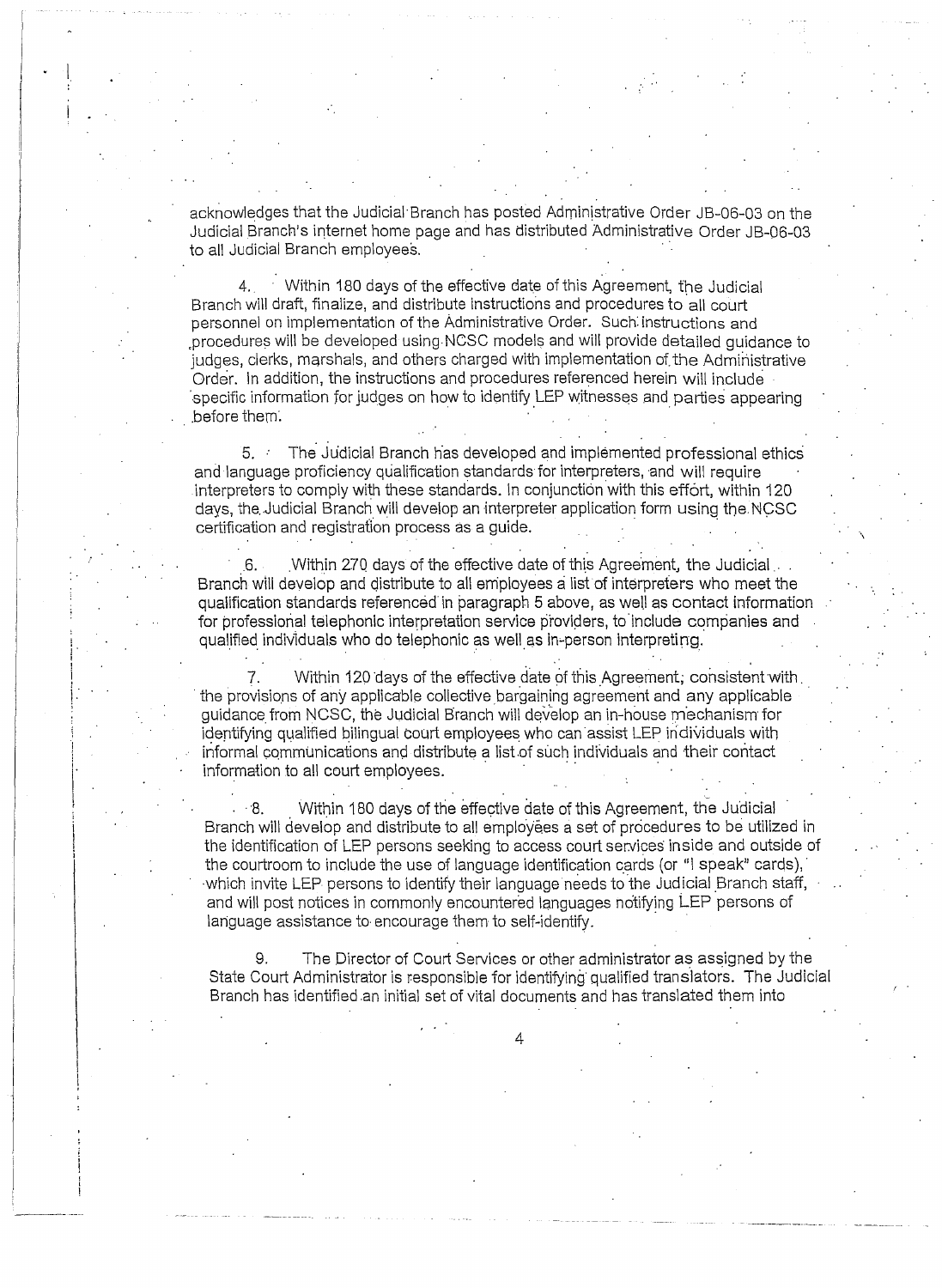languages frequently encountered by the courts, and has distributed those documents . to all courts. The Judicial Branch will periodically update the list of vital documents and translate them into frequently encountered languages. Translated versions of those documents that are commonly accessed by the public will be made available to.the public both in hard copy at clerks' counters and on the Judicial Branch's intranet and internet sites. The Judicial Branch will ensure that all translated materials are.checked for accuracy. The Judicial Branch will also review its pilot LCD screen project and determine whether the project should be expanded to include other languages and other courts. ·

10. The Department acknowledges that the Judicial Branch has designated the Director of Court Services and Programs to oversee compliance with the Administrative Order and compliance.with this. Memorandum of Understanding.

11. The Department acknowledges that the Judicial Branch has conducted training for judges and court personnel relating to language access ·policies and procedures. As of November of 2006, all new judges have received LEP training. The Judicial Branch agrees that all new employees will receive LEP training as part of new employee orientation, beginning 90 days from the effective date of this agreement. The Judicial Branch agrees to continue to provide training for court personnel relating to language access policies and procedures to include at least one additional training during the term of this Agreement. For the term of this Agreement, and at the Department's request, the Judicial Branch agrees to include Department of Justice personnel on the training agenda. The Judicial Branch further agrees to provide the Department with at least 60 days notice in advance of trainings. In addition, within 180 days and with input from the Department, the Judicial Branch will devise an intranet training program, concerning its Administrative Order and language access measures, which will be mandatory for all judges and court personnel to complete.

D: **IMPLEMENTATION AND ENFORCEMENT** 

Except as otherwise specified in this Agreement, 240 days after the effective date of this Agreement, and 30 days prior to the expiration of this agreement, the Judicial Branch will submit detailed written reports to the Department summarizing the actions the Judicial Branch has taken to enter into compliance with this Agreement, and actions consistent with the attached Administrative Order.

2. Prior to the expiration of this Agreement, the Department may review compliance with this Agreement. At the Department's written request, the Judicial Branch will furnish the Department with any additional information pertinent to the implementation of the attached Administrative 0Fder on language access, or pertinent to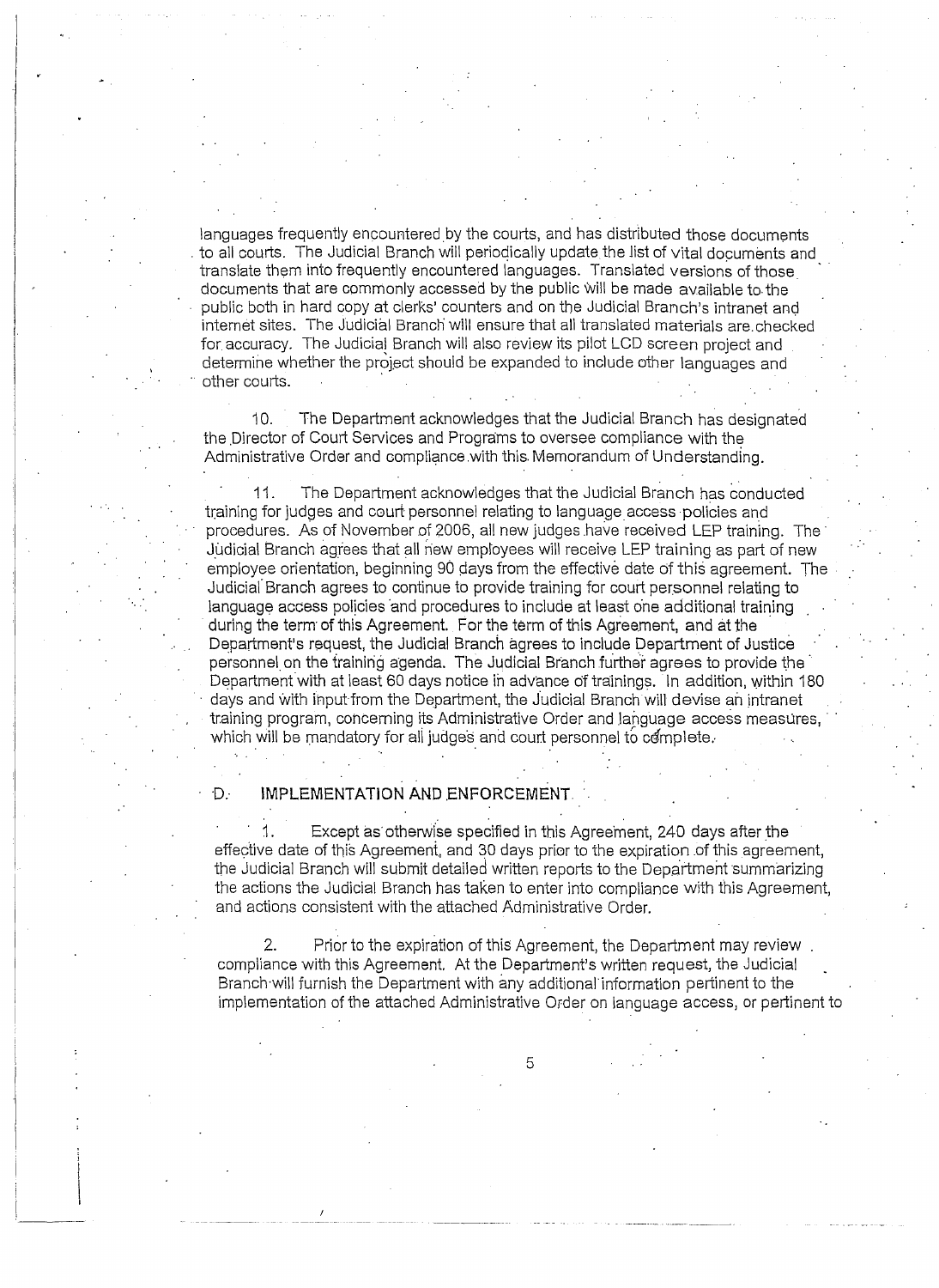assessment of compliance with this agreement. For the term of this agreement, and at the Department's written request, the Judicial Branch will facilitate site visits for Department personnel.

3. If the Department believes that the Judicial Branch has failed to comply in a timely manner with any requirement of this Agreement, the Department shall inform. the Judicial Branch and attempt to reach an informal resolution. The Department and the Judicial Branch shall attempt to resolve the issue or issues in good faith. If the . attempt at informal resolution fails, then the Department shall notify the Judicial Branch · in writing that the Department believes that the Judicial Branch has failed to comply in a timely manner with the terms of this agreement.

The written notice shall include a statement of the basis for the Department's determination and will allow the Judicial Branch thirty (30) days to either:

a) Explain in writing the reasons for its actions and describe the remedial actions that have been or will be taken to achieve compliance with this Agreement; or:

b)  $\therefore$  Provide information that would cause the Department to review or change its determination.

. . .

.  $\;$  On notice to the Judicial Branch, the Department may shorten the time frame outlined above, if it determines that a delay would result in irreparable injury to the complainant or to other affected parties.

If the Judicial Branch does not respond to the .notice or, if upon review of the Judicial Branch's response, the Department finds that the Judicial Branch has not complied with the terms of the Agreement, the Department  $\text{max}$ , upon notice to the Judicial Branch:

 $a)$   $\cdots$  Re-open the investigation;

I

. . b) Issue a Letter of Findings documenting the area of non-compliance and the steps that must be taken to correct the non-compliance;

Initiate the administrative process to suspend or terminate Federal financial assistance which proceedings must include an opportunity for an administrative hearing; or

d) Refer the matter to the litigation section to seek injunctive rellef or pursue other enforcement proceedings to enforce the terms of this Agreement, or it may initiate . appropriate steps to enforce Title VI and/or the Safe Streets Act.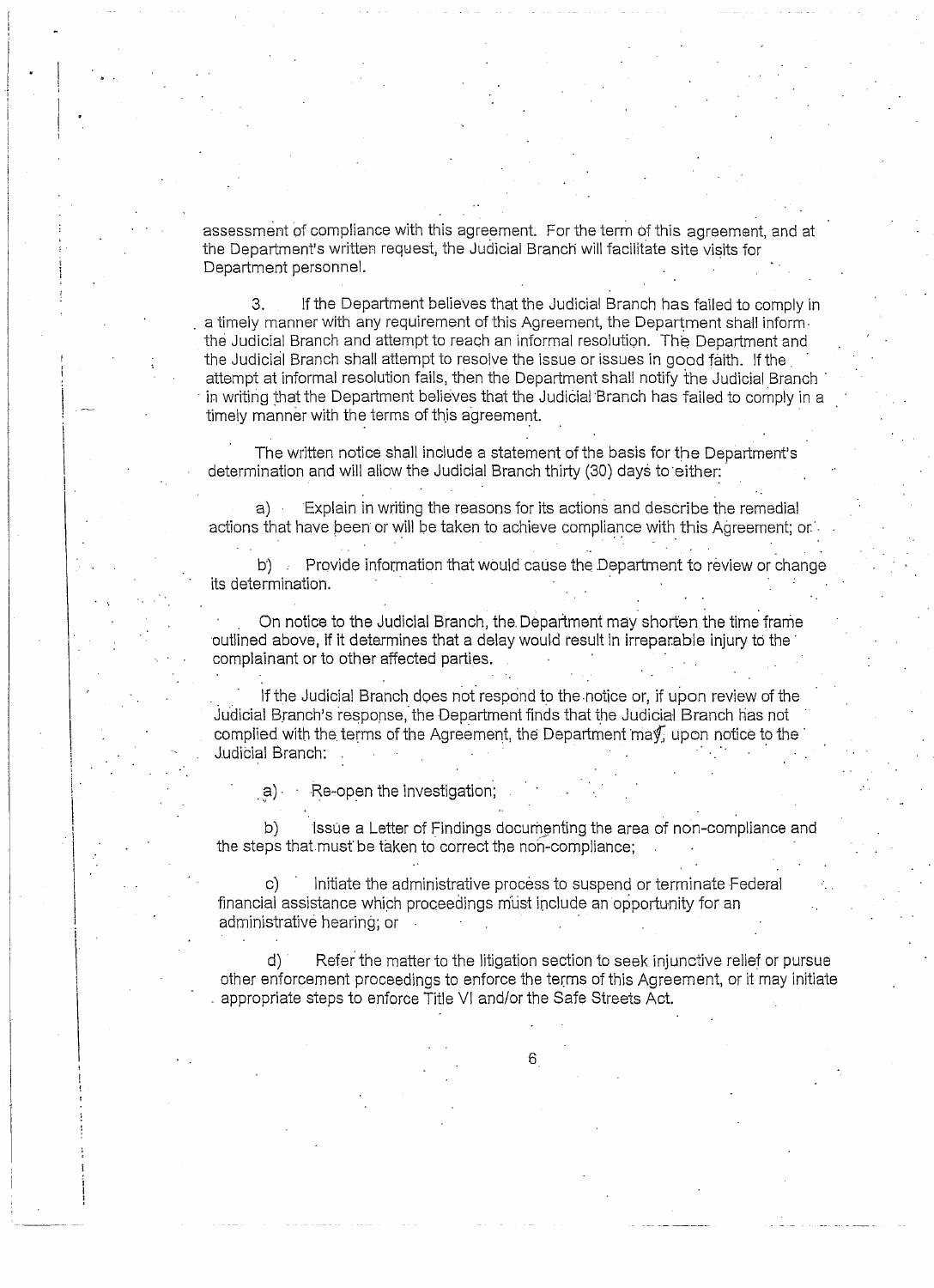4. Failure by the Department to enforce this entire Agreement or any provision thereof with regard to any deadline or any other provision herein shall not be construed as a waiver of the Department's right to enforce other deadlines and provisions of this Agreement.

5. This Agreement is a public document. Upon request, a copy of this document or any information contained in it may be made available to any person by the Judicial Branch or the Department.

6. . This Agreement, including the attached Administrative Order," constitutes the entire Agreement between the parties on the matters raised herein, and no other statement, promise, or agreement. either written or oral,.made by either party or agents of either party, that is not contained in this written Agreement, shall be enforceable. This Agreement does not purport to remedy any other potential violations of Title VI and/or the Safe Streets Act or any other federal law. This Agreement does not affect the Judicial Branch's continuing responsibility to comply with Title VI, the Safe Streets Act, or any other federal law.

In its Administrative Order, the Maine Judiciary includes in its definition of LEP, persons who are deaf or hard of hearing, which is not the definition in the Department of Justice LEP Guidance. This Agreement does not purport to remedy any potential violations under Title II of the Americans with Disabilities Act of 1990, 42 U.S.C. §§ 12131-12134, and its implementing regulations, 28 C.F.R. Part 35, as amended,·which prohibit discrimination against qualified individuals with disabilities in services, programs, and activities of state and local governments, and Section 504 of the Rehabilitation Act of 1973, 29 U.S.C. § 794, as amended, which prohibits discrimination against qualified individuals with disabilities by recipients of federal financial assistance.

Nothing in this Agreement shall be construed as an acknowledgment, admission, or evidence of liability on the part of the Judicial Branch or the State of\_ Maine under Title VI, the Safe Streets Act, or the Constitution, or an acknowledgment, an admission, or evidence of liability of any Judicial Branch or State of Maine official under Federal or State law. The Department has not issued any finding of noncompliance against the Judicial Branch.

9. The effective date of this Agreement is the date of the last signature ·below.

10. This Agreement will remain in effect for two\_years after the date of the final signature below.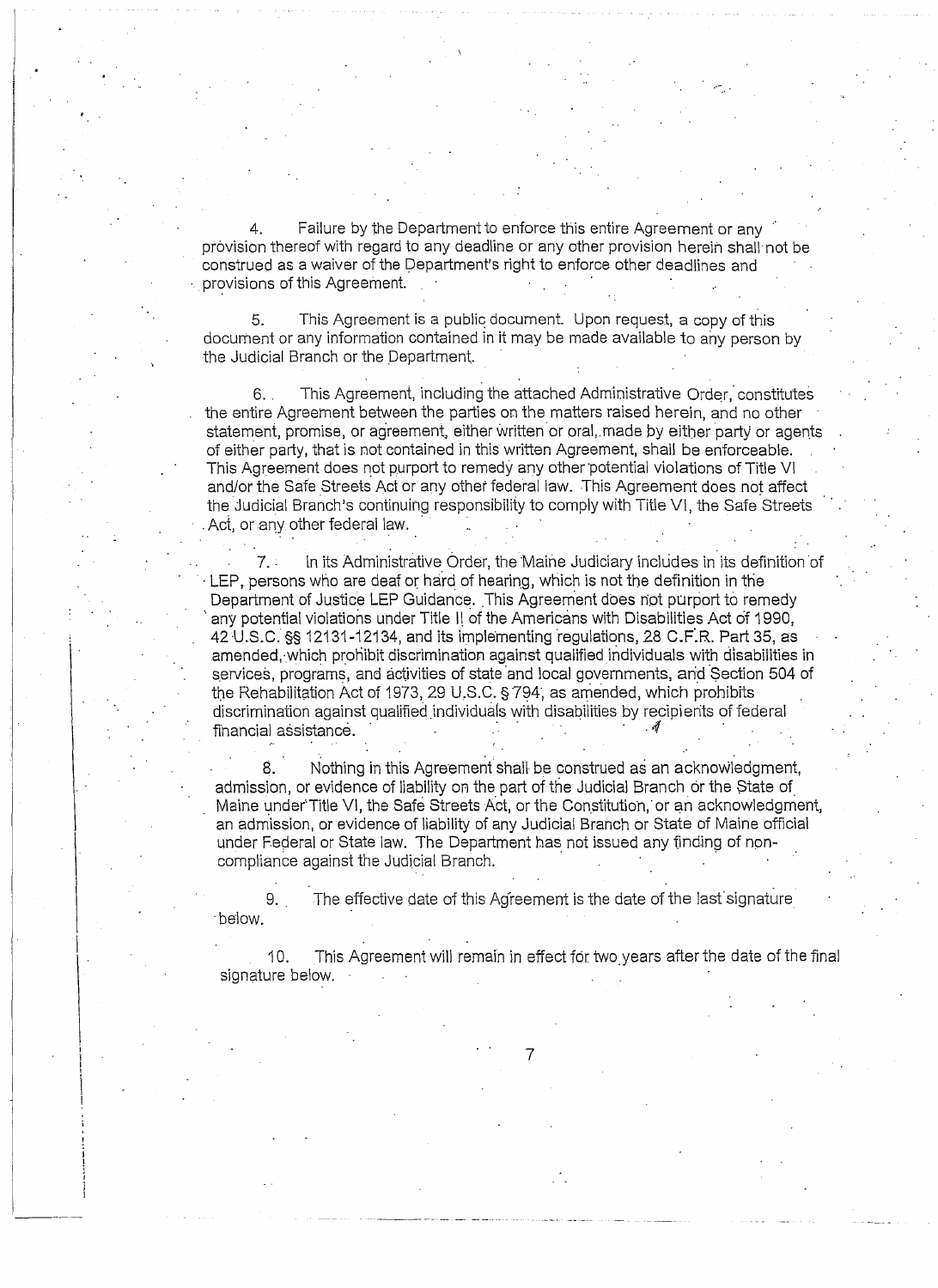11. The person signing for the Judicial Branch represents that he or she is authorized to bind the Judicial Branch to this Agreement.

12. This Agreement can only be enforced by the parties specified in this Agreement, their legal representatives and assigns: This Agreement shall be unenforceable by third parties and shall not be construed to create third party· beneficiary rights. This Agreement shall not be used against the Judicial Branch in any proceeding other than a proceeding between the Department and the Judicial Branch.

For the Judicial Branch:

## James T. Glessner State Court Administrator Maine Judicial-Branch

I i  $\left| \begin{array}{c} \cdot \end{array} \right|$ .

 $\mu$  is an  $\mathcal{O}(Q)$ 

l i  $\mathbf{I}$  $\vert$ I

I·

Grace Chung Becker . Acting Assistant Attorney General States:<br>Becker<br>11 Attorney General<br><u>Urly a. Frucellander</u><br>FRIEDLANDER, Chief

For the United States:

By: Merrily a. Friedl MERRILY A. FRIEDLANDER, Chief PATRICK CHANG, Deputy Chief ELIZABETH KEENAN, Deputy Chief . CHRISTINE STONEMAN, Special Legal Counsel. BHARATHI VENKATRAMAN, Attorney LINDA N. QUASH, Attorney NANCY MCCLOSKEY, Investigator U.S. Department of Justice Coordination and Review Section Civil Rights Division . 950 Pennsylvania Avenue, N.W.. Washington, DC 20530

Date: \_ \_\_,9-1-/\_2.;.\_"r-1-/*\_0\_'3\_\_\_\_\_*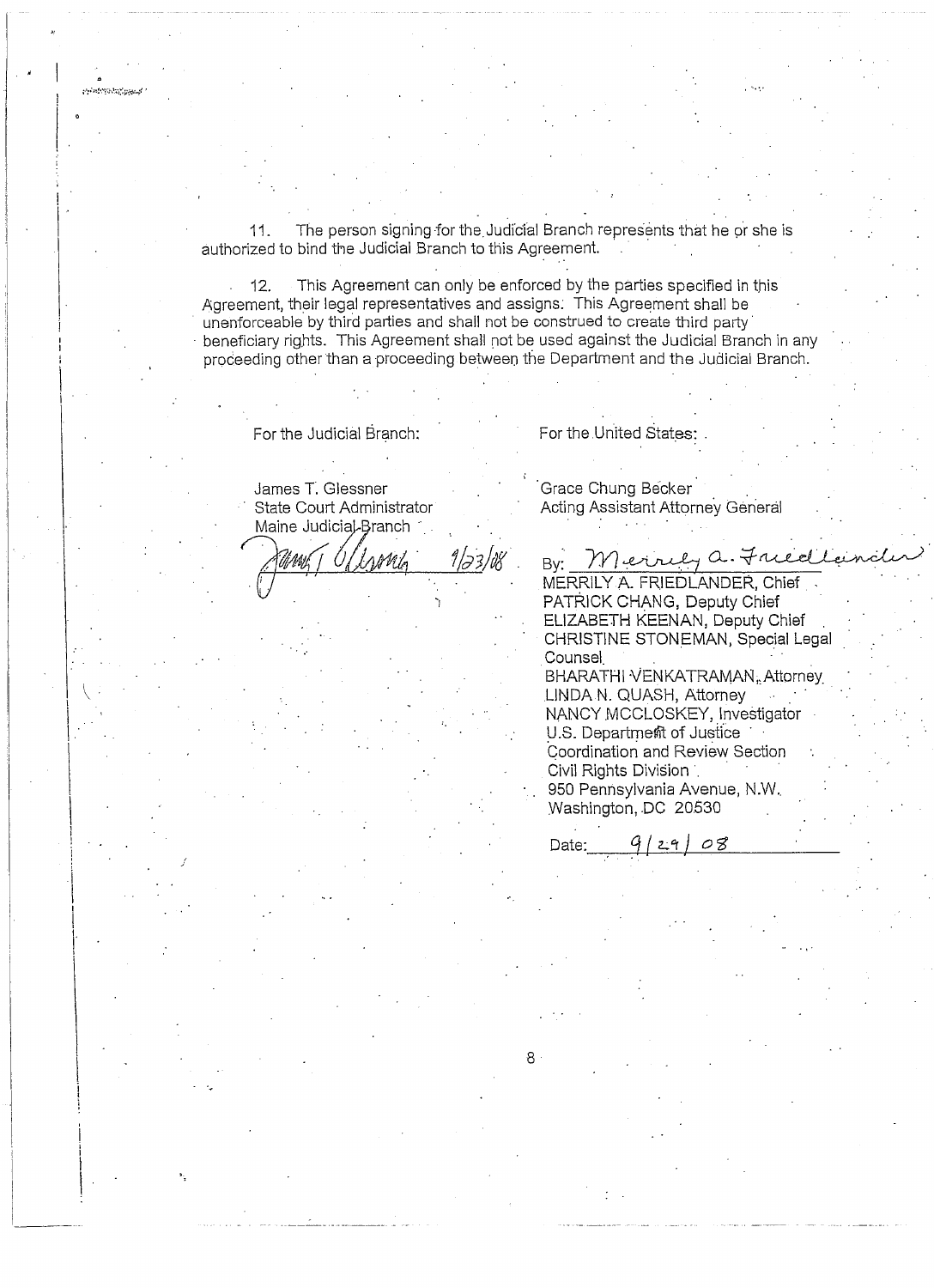## **STATE OF MAINE SUPREME JUDICIAL COURT**

## ADMINISTRATIVE ORDER JB-06-3

## GUIDELINES FOR DETERMINATION OF ELIGIBILITY FOR COURT-APPOINTED INTERPRETATION AND TRANSLATION SERVICES

## Effective: October 11, 2006

This Order sets forth the guidelines for determining when the Judicial Branch will provide an interpreter or other translation service in Maine's State Courts for persons with limited English proficiency, hereinafter identified as "LEP" individuals, who are: parties, potential litigants seeking assistance through· the Clerks Offices, witnesses, or parents of minors in juvenile matters.

*Limited English proficiency* refers to the inability to adequately understand or communicate effectively in English in a court proceeding. This phrase applies to individuals whose primary language is a language other than English and whose ability to speak English is not at the level of comprehension and expression needed to participate effectively in court transactions and proceedings. While this phrase also applies to individuals whose primary language is American Sign Language, this Administrative Order does not apply to individuals who are deaf or hard-ofhearing. The interpretation and/or translation services for those individuals are governed by 5 M.R.S.  $\S$  48-A.

' Nothing herein shall be understood to prevent a person from having his or her own interpreter or translation assistance in addition to the interpreter or translator appointed and funded by the court.

## I. DETERMINATION OF ELIGIBILITY

Maine's state courts will provide all LEP individuals who are parties or witnesses in any type of court case, or parents of minors involved in juvenile actions, with an interpreter in all court proceedings related to that case, at the State's expense. "All court proceedings" includes case management conferences,